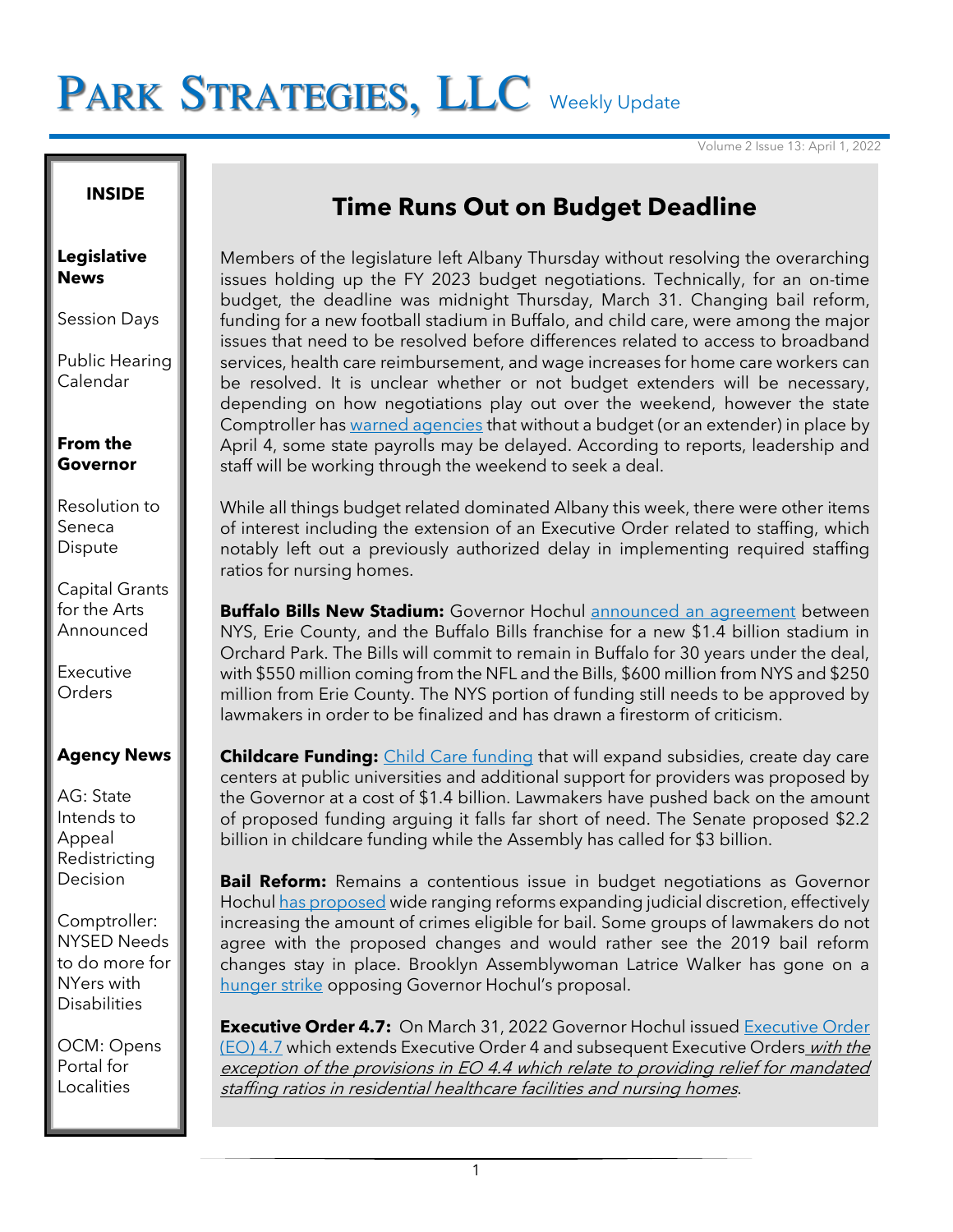# **PSLLC** Weekly Update Volume 2 Issue 13:



# **Legislative News Legislative Activity**

The Legislature will be in session the 4<sup>th</sup>, 5<sup>th</sup>, 6<sup>th</sup>, next week (the *2022 Legislative* Calendar can be accessed [here\)](https://www.nyassembly.gov/leg/docs/sessioncalendar_2022.pdf). With the legislature's focus on budget negotiations, the floor calendars were somewhat lighter as 77 bills were passed this week.

Of particular note was:

~ [A9002 / S8002 \(Budget\)](https://www.nysenate.gov/legislation/bills/2021/s8002) which is the Debt Service Fund - General Debt Service Fund budget bill that typically is the first budget bill passed, authorizing the state to continue to pay on debts incurred. The bill passed both houses of the legislature this week.

## **Public Hearings**

No public hearings are currently scheduled for either house of the legislature. The public hearing calendar can be accessed [here.](https://www.nyassembly.gov/leg/?sh=hear)

# **From the Governor**

#### **State Reaches Resolution on Seneca Dispute**

Governor Hochul [announced](https://www.governor.ny.gov/news/statement-governor-kathy-hochul-resolution-seneca-dispute) a \$564 million resolution with the Seneca Nation settling a dispute regarding payments owed to the State. The Governor has proposed earmarking \$418 million of the windfall for a new Buffalo Bills Stadium.

**\$20 Million Investment in Capital Projects for Arts and Cultural Organizations**

The New York State Council on the Arts [has granted](https://www.governor.ny.gov/news/governor-hochul-announces-20-million-investment-capital-projects-arts-and-cultural) 116 Capital Awards spanning 10 regions with 60% of the \$50 million in NYSCA Capital Funding going to organizations outside of New York City.

#### **Executive Orders:**

Governor Hochul extended Executive Order 4, described in the opening column, this week.